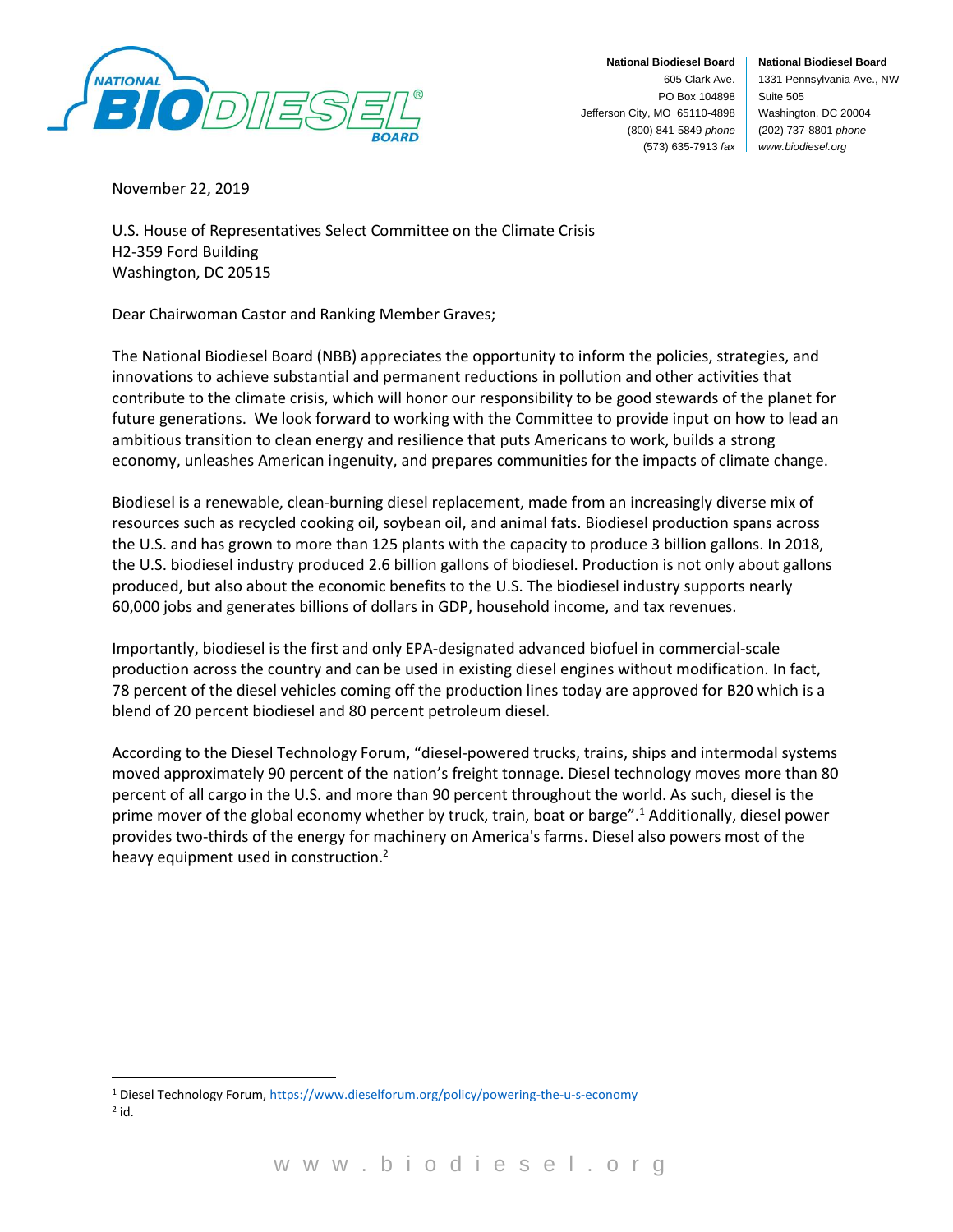

**National Biodiesel Board** 1331 Pennsylvania Ave., NW Suite 505 Washington, DC 20004 (202) 737-8801 *phone www.biodiesel.org*

## **Sector-Specific Policies**

- 1. What policies should Congress adopt to decarbonize the following sectors consistent with meeting or exceeding net-zero emissions by mid-century? Where possible, please provide analytical support that demonstrates that the recommended policies achieve the goal.
	- a. Transportation

As the transportation industry continues to evolve, one thing remains the same – work still needs to get done, and multiple studies show that diesel engines will continue to be preferred by industry.

Biodiesel has the capability to reduce carbon and greenhouse gas emissions from the heavy-duty and long-haul diesel and aviation sectors, where electrification is not a near term option. Biodiesel is a renewable, clean-burning diesel replacement, made from an increasingly diverse mix of sources such as recycled cooking oil, soybean oil and animal fats, that can be used in existing diesel engines without modification. Because biodiesel can be used in any diesel engine without modification according to manufacturers' recommendations, it offers an easy and cost-effective way to reduce carbon emissions in existing diesel vehicles.

The biodiesel industry has long highlighted the lower GHG emissions of biodiesel production and use compared to the lifecycle emissions of petroleum. When compared with petroleum-based diesel fuel, biodiesel reduces lifecycle greenhouse gases by 86 percent; lowers particulate matter by 47 percent; and reduces hydrocarbon emissions by 67 percent.<sup>3</sup> In other words, it reduces smog and makes our air healthier to breath. Further, for every unit of fossil energy it takes to produce, biodiesel returns 3.5 units of renewable energy, the best return of any U.S. fuel.<sup>4</sup>

It is important to note that when we quantify the lifecycle emissions of biodiesel, we include all the upstream emissions from extraction and processing and not just the emissions of combustion. Specifically, we account for diesel fuel used in trucks and tractors, and natural gas and electricity used in oilseed crushing and biodiesel processing. If the industry were to use renewable energy in all of those steps, then biodiesel would reduce GHG emissions 100 percent compared to petroleum diesel. Because fossil carbon is currently ubiquitous in our electrical grid and because fossil natural gas is so abundant and affordable, those sources of energy degrade biodiesel's lifecycle benefit to 85 percent better than petroleum diesel.

The Renewable Fuel Standard (RFS) is a key policy in ensuring that consumers have the option of purchasing low-carbon fuels. Without effective policies such as the RFS in place to incentivize petroleum distributors to offer renewable fuels, consumers simply will not have the option to reduce GHG emissions from their liquid transportation fuels.

<sup>4</sup> Energy Life-Cycle Assessment of Soybean Biodiesel Revisited; Pradhan, Shrestha, et al.; 2011; <https://www.usda.gov/oce/reports/energy/EnergyLifeCycleSoybeanBiodieseI6-11.pdf>

<sup>&</sup>lt;sup>3</sup> A Comprehensive Analysis of Biodiesel Impacts on Exhaust Emissions; US Environmental Protection Agency; 2002; <http://www.epa.gov/otaq/models/analysis/biodsl/p02001.pdf>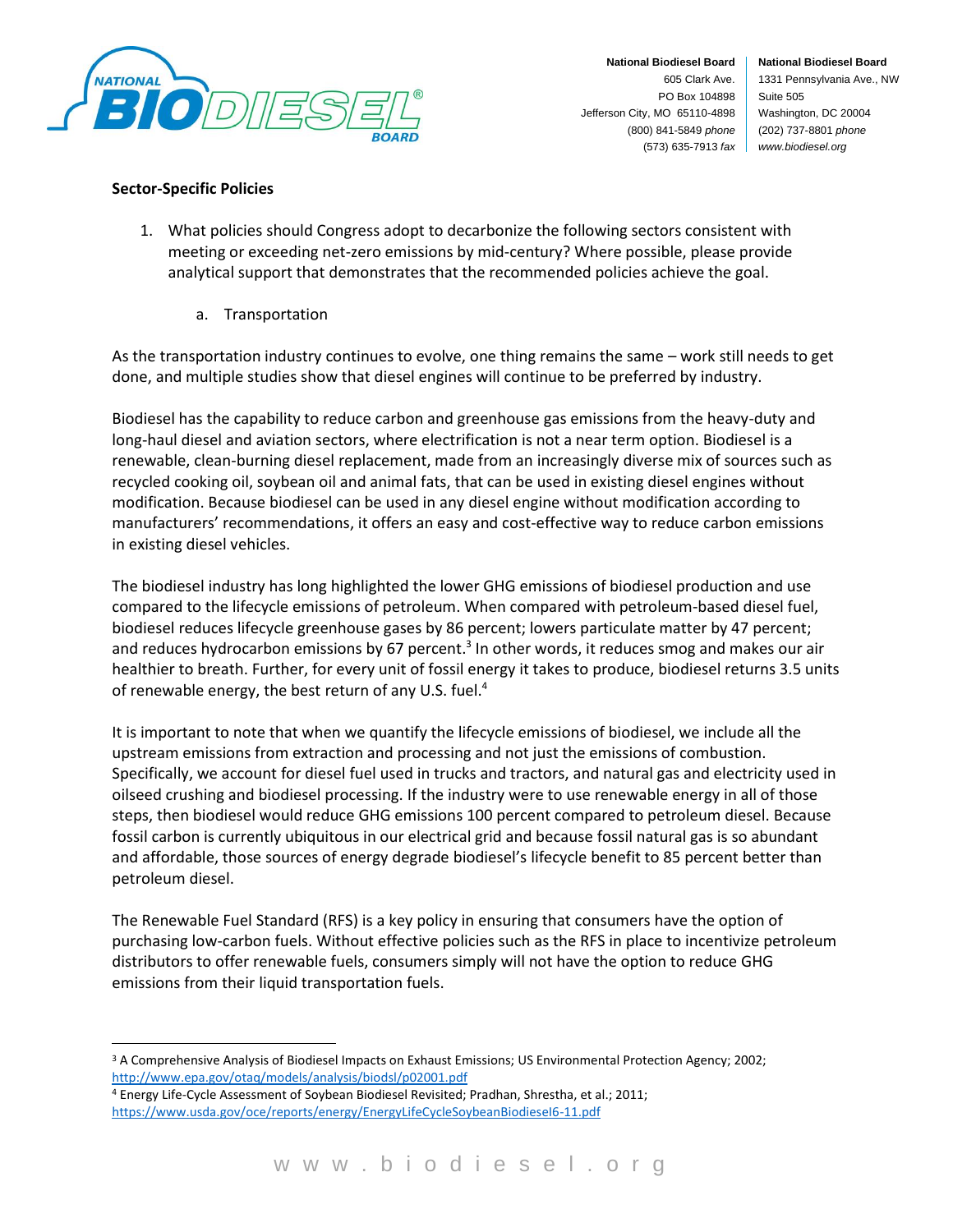

**National Biodiesel Board** 1331 Pennsylvania Ave., NW Suite 505 Washington, DC 20004 (202) 737-8801 *phone www.biodiesel.org*

The benefits of biodiesel for transportation are already being realized by the National Park Service (NPS). From the Desert Southwest, to the Canadian border, to the Mid-Atlantic, biodiesel is already helping a number of parks maintain their pristine natural beauty and reduce their environmental footprint. The Great Smoky Mountains National Park, Shenandoah National Park, Voyageurs National Park, Grand Canyon National Park, Richmond National Battlefield Park, and Assateague Island National Seashore are just some of the parks that power their vehicles with biodiesel.

- b. Electric power. The Select Committee would like policy ideas across the electricity sector but requests specific comment on two areas:
	- i. If you recommend a Clean Energy Standard, how should it be designed?

Biodiesel is valuable for transportation, because it has a high energy density. This same trait also makes it excellent at storing renewable solar energy, as contained in plants, for electrical generation. Biodiesel and renewable diesel can be used in diesel or turbine engines to help produce renewable electricity. The ability for biodiesel to store energy is the perfect complement to wind and solar photovoltaics, as it can be quickly ramped up to meet peak load demands not able to be met by wind and solar.

The U.S. National Park Service (NPS) is one of the leaders in the use of biodiesel to produce renewable electricity. The NPS has deployed biodiesel in standby generators which are burning B20 at Channel Islands, Glacier and other national parks. These standby generators are often located in remote parts of the parks that are beyond the power grid.<sup>5</sup>

c. Industry

The continuation of the RFS is essential for increasing production and use of clean, renewable fuels in the United States. Under the RFS, biomass-based diesel (BBD) must meet a 50 percent lifecycle GHG reduction. The BBD industry has repeatedly surpassed required volumes and currently comprises more than 90 percent of annual advanced biofuel use under the RFS program.

In the United States, three billion gallons of biodiesel would reduce carbon emissions by more than 25 million tons by displacing fossil petroleum. Additionally, the U.S. biodiesel industry is poised to achieve more than 35 million tons of annual GHG reductions by 2022 if federal policy properly incentivizes the use of existing feedstocks and existing installed production capacity. If policy stalls, so will the potential GHG reductions that the biodiesel industry is ready to deliver.

d. Buildings

Biodiesel can also be used as a valuable way to address heating needs. Bioheat® Fuel is a blend of biodiesel and ultra-low-sulfur heating oil.<sup>6</sup> Bioheat<sup>®</sup> has the ability to reduce emissions that are harmful to human health and the environment, including particulate matter, sulfur oxides, nitrogen oxides,

<sup>5</sup> <http://www.biodieselmagazine.com/articles/576/biodiesel-on-backup>

<sup>6</sup> <https://mybioheat.com/facts/>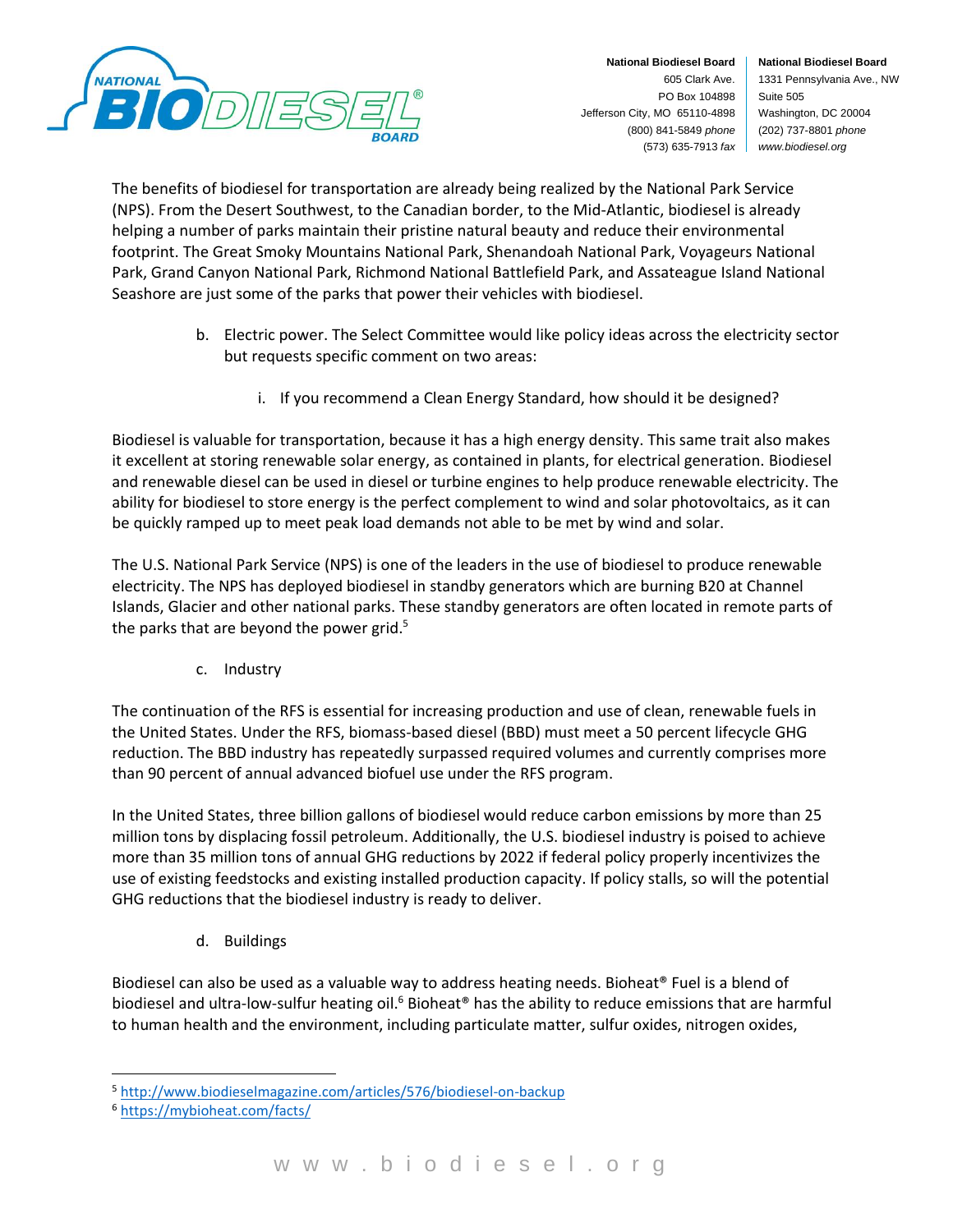

**National Biodiesel Board** 1331 Pennsylvania Ave., NW Suite 505 Washington, DC 20004 (202) 737-8801 *phone www.biodiesel.org*

carbon monoxide, aromatic hydrocarbons, and lifecycle reduction for carbon dioxide and equivalent greenhouse gases.

Bioheat® is the only heating and energy source with an established, achievable pathway to a zerocarbon future, and many family-owned fuel retailers in the Northeast are helping that region get there faster by delivering blends of up to 20 percent or higher. At a blend of just seven percent, Bioheat® can achieve emissions reductions equal to natural gas. B20 Bioheat® is by far the cleanest and greenest heating source in widespread use today.

Oil heat is vital in regions such as the Northeastern United States where capacity for distribution of natural gas is limited. The energy density of biodiesel allows it to be delivered by truck and offloaded in a liquid form that is easily pumped into storage tanks that deliver reliable heating all season long. The Northeast heating oil industry delivers renewable liquid heating fuel to more than five million homes and businesses across the region — 80 percent of the national heating oil market. The average retail heating oil company is a multi-generation family-owned and -operated business with a median of 25 employees.

Blends of five percent biofuel are in widespread use throughout the Northeast, with industry-supported mandates requiring their use in Downstate New York and Rhode Island. Specifically, the Northeast's heating oil industry has resolved to achieve net-zero CO2 emissions by 2050. The industry's resolution calls for a 15 percent reduction in CO2 emissions by 2023, a 40 percent reduction by 2030, and net-zerocarbon emissions by 2050.

The Northeast is not the only jurisdiction taking advantage of the benefits of biodiesel, the Great Smoky Mountains National Park, a biodiesel user since 2003, is also using Bioheat® fuel to heat the park's headquarters building.<sup>7</sup>

2. What policies should Congress adopt to ensure that the United States is a leader in innovative manufacturing clean technologies; creating new, family-sustaining jobs in these sectors; and supporting workers during the decarbonization transition?

The BBD industry that exists today is the result of innovation that began almost three decades ago. Farmers realized protein demand was increasing and crops such as soybeans could meet the demand. In the process of harvesting the protein demanded for the food supply, the oil harvested exceeded the capacity to consume it as food or livestock feed. As a result, an innovation was needed for the excess oil. That is where biodiesel developed.

The BBD industry currently supports more than 65,600 jobs, \$2.5 billion in wages, and \$17 billion in total economic impact in the United States throughout the supply chain.<sup>8</sup> Any increases in the BBD volume will add additional jobs and economic impact. LMC International estimates that, assuming the same rate of domestic production, three billion gallons of BBD would generate over 79,000 U.S. jobs, \$3 billion in wages paid, and \$20.4 billion in total domestic economic impact. Moreover, because BBD is a key source of demand for soybean oil, BBD also provides support to U.S. farmers. And because BBD feedstocks are

<sup>7</sup> <https://ussoy.org/biodiesel-helps-keep-u-s-national-parks-clean/>

<sup>8</sup> The Economic Impact of the Biodiesel Industry on the US Economy; LMC International; 2019.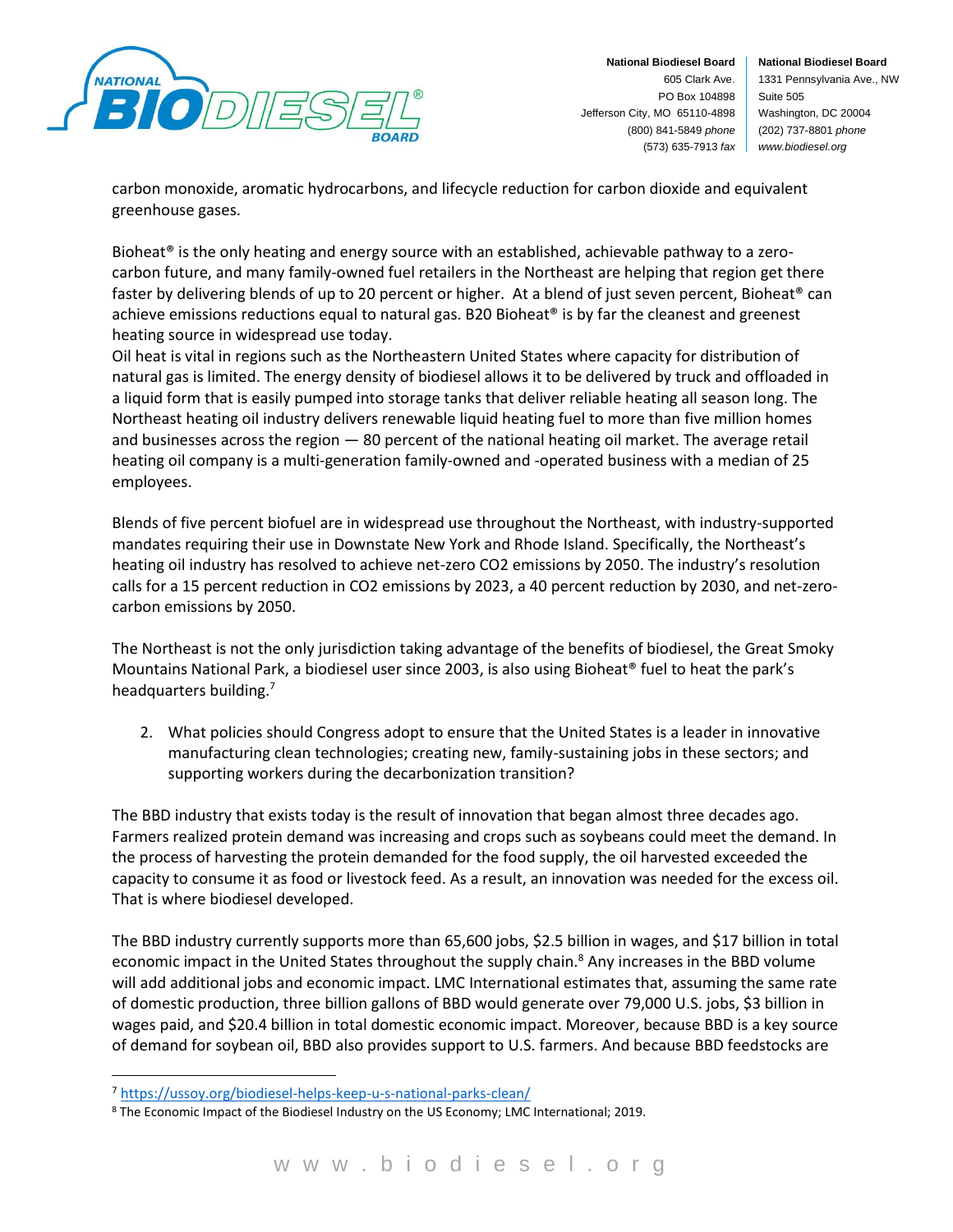

**National Biodiesel Board** 1331 Pennsylvania Ave., NW Suite 505 Washington, DC 20004 (202) 737-8801 *phone www.biodiesel.org*

by product of the protein meal portion of crops used for food, the production of BBD lowers input prices for food production by increasing demand for surplus oils. Any increase in the domestic production and use of BBD would enhance each of these benefits to U.S. employment, agriculture, and rural development.

The RFS is essential for increasing production and use of clean, renewable fuels in the United States. The biodiesel tax incentive is another policy that plays a key role in supporting growth of the U.S. biodiesel industry, helping biodiesel and renewable diesel producers create jobs, diversify the fuels market and strengthen U.S. energy security. Renewing the tax incentive is key to support the growth of the U.S. biodiesel industry and remain as a leader in innovative manufacturing and clean technologies.

Policy intervention is necessary to allow biodiesel production to compete in the very mature market for liquid fuels. This is true for biodiesel made from existing byproducts and is even more true for biodiesel created from new innovations.

3. What policies should Congress adopt to ensure that environmental justice is integral to any plan to decarbonize these sectors?

In addition to reducing lifecycle emission of greenhouse gases, biodiesel reduces harmful tailpipe emissions. Tailpipe emissions can have an adverse impact on populations living in congested areas or traffic corridors. Biodiesel offers the added benefit of reducing criteria air pollutants, producing a direct benefit to human health. This includes reducing unburned hydrocarbons by 67 percent, reducing carbon monoxide by 48 percent, reducing polycyclic aromatic hydrocarbons by 80 percent, reducing nitrated PAHs by 90 percent, and reducing ozone potential of speciated hydrocarbons by 50 percent.<sup>9</sup> EPA found that blends of 20 percent biodiesel reduce particulate matter (PM<sub>2.5</sub>) by 10.1 percent.<sup>10</sup> More recent engine testing at the University of California Riverside for the California Air Resources Board (CARB) found even greater PM<sub>2.5</sub> reductions of six percent for B5 and 10-15 percent for B10.<sup>11</sup>

The impacts of these emissions are significant to human health. Nitrated PAHs have been identified as potential cancer-causing compounds. PM emissions have been associated with 130,000 premature deaths annually in the United States.<sup>12</sup>

Biodiesel has the impact of saving human life by reducing these harmful emissions. The health benefits of reducing particulate matter emissions include reduced mortality of adults and infants, reduced chronic and acute bronchitis, reduced acute myocardial infarctions, reduced cardiovascular hospital admissions, reduce upper and lower respiratory symptoms, reduced exacerbation of asthma, and reduction in lost workdays.<sup>13</sup> According to EPA, the economic benefits of these health impacts range

<sup>12</sup> Report to Congress on Black Carbon; US Environmental Protection Agency; 2012; <https://19january2017snapshot.epa.gov/www3/airquality/blackcarbon/2012report/fullreport.pdf> <sup>13</sup> id.

<sup>9</sup> A Comprehensive Analysis of Biodiesel Impacts on Exhaust Emissions; US Environmental Protection Agency; 2002; <http://www.epa.gov/otaq/models/analysis/biodsl/p02001.pdf> <sup>10</sup> id.

<sup>&</sup>lt;sup>11</sup> Study of the Emissions Impacts of B5-B10 Blends for California; Durbin, Karavalakis, et al; 2014; [https://ww3.arb.ca.gov/fuels/diesel/altdiesel/ucr\\_presentation.pdf](https://ww3.arb.ca.gov/fuels/diesel/altdiesel/ucr_presentation.pdf)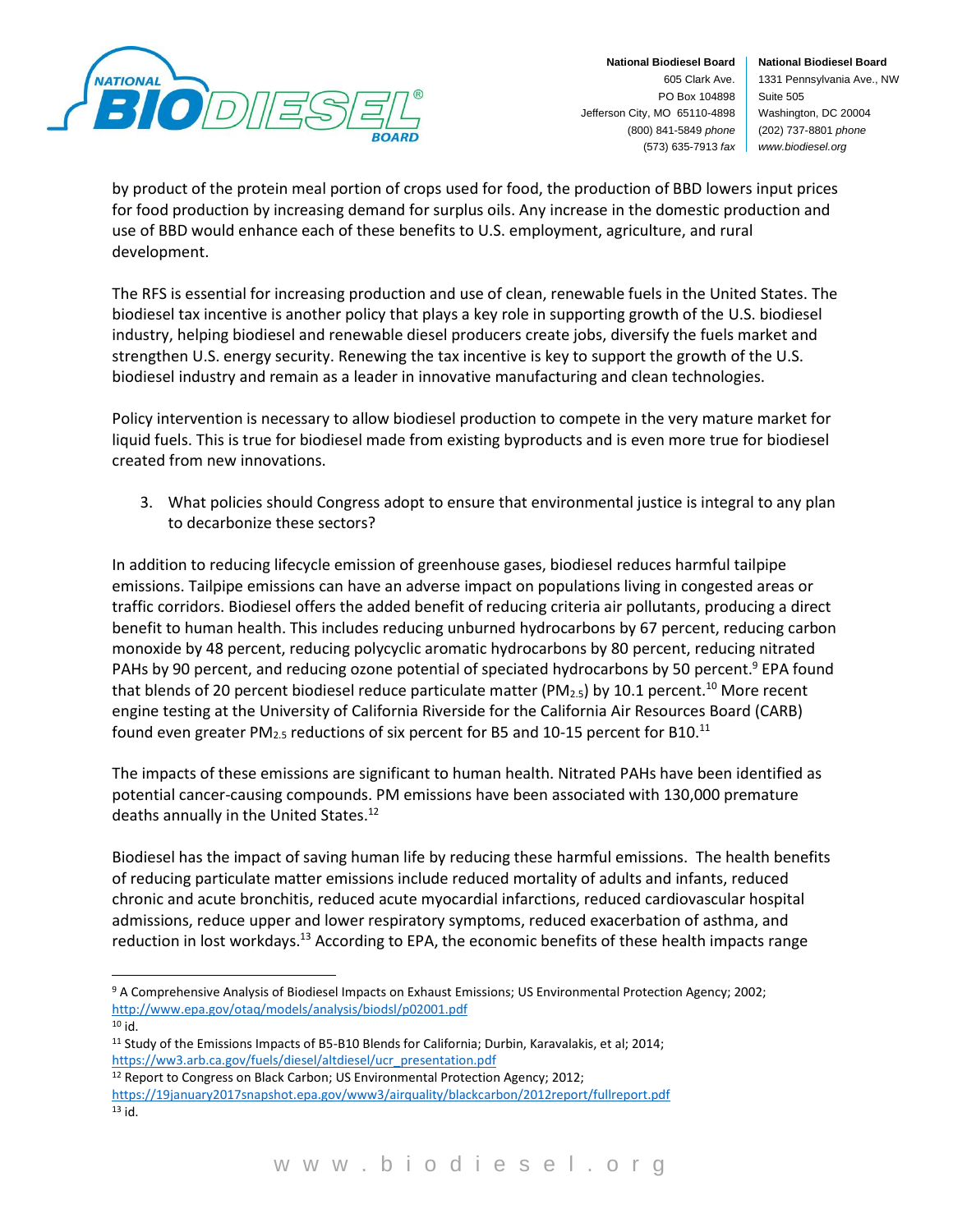

**National Biodiesel Board** 1331 Pennsylvania Ave., NW Suite 505 Washington, DC 20004 (202) 737-8801 *phone www.biodiesel.org*

between \$230,000 and \$880,000 per ton of particulate matter reduced.<sup>14</sup> This brings the range of economic benefits to \$1-5 billion solely from reducing particulate matter in diesel engines using biodiesel. The PM reduction from biodiesel statistically equates to reducing 300 premature deaths from respiratory illness each year. In EPA's 2012 report to Congress on Black Carbon, EPA states that control measures that reduce PM<sub>2.5</sub> emissions are "virtually certain to achieve health benefits."<sup>15</sup>

## **Cross-Cutting Policies**

- 4. Carbon Pricing:
	- a. What role should carbon pricing play in any national climate action plan to meet or exceed net zero by mid-century, while also minimizing impacts to low- and middleincome families, creating family-sustaining jobs, and advancing environmental justice? Where possible, please provide analytical support to show that the recommended policies achieve these goals.

Carbon pricing alone is unlikely to impact the transportation fuel sector. As the petroleum industry maintains vested infrastructure in fossil fuels, they are more likely to pass carbon pricing on to consumers rather than allow their profitable fossil investments to be surpassed by independent renewable fuel alternatives. The RFS remains a key policy in providing consumers with low-carbon transportation fuels.

- 5. Innovation:
	- a. Where should Congress focus an innovation agenda for climate solutions? Please identify specific areas for federal investment and, where possible, recommend the scale of investment needed to achieve results in research, development and deployment.

NBB advocates for sustainable growth of the biodiesel market under the RFS and the Biodiesel Tax Incentive. The RFS requires transportation fuel sold in the United States to include annually set volumes of advanced biofuels such as biomass-based diesel, and the Biodiesel Tax Incentive incentivizes fuel blenders to include biodiesel and renewable diesel in the U.S. transportation fuel market.

If these programs were implemented as intended, it would send market signals to private industry to invest in the development of new renewable fuels. While many new biodiesel technologies are near commercial stage, EPA's reluctance to implement the RFS as originally intended and the uncertainty of the Biodiesel Tax Incentive has reduced the incentive for private investment and development of new fuel alternatives.

<sup>14</sup> id.

<sup>15</sup> id.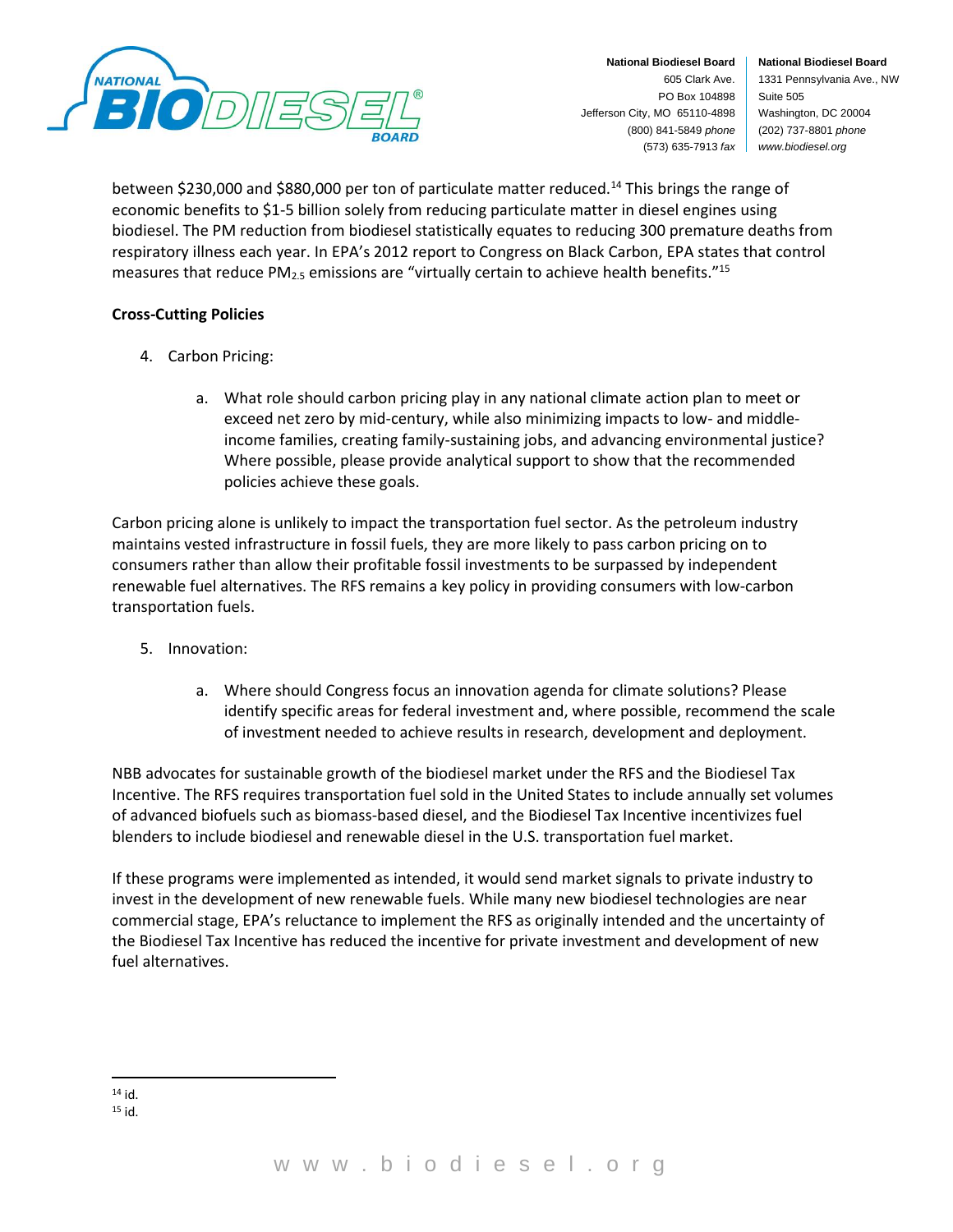

**National Biodiesel Board** 1331 Pennsylvania Ave., NW Suite 505 Washington, DC 20004 (202) 737-8801 *phone www.biodiesel.org*

b. How can Congress incentivize more public-private partnerships and encourage more private investment in clean energy innovation?

Proper implementation of the RFS, renewal of the biodiesel tax credit, and funding for the USDA Biodiesel Fuel Education Program are effective tools for accomplishing growth in the biodiesel industry. The record is clear that when these programs were functioning, private investment, job creation, and displacement of imported fossil fuels grew rapidly. Investment has stalled as these federal policies have languished.

## **Agriculture**

6. What policies should Congress adopt to reduce carbon pollution and other greenhouse gas emissions and maximize carbon storage in agriculture?

As global population and standards of living continue to rise, increasing protein demand will result in an increasing surplus of soybean oil and other byproducts of protein production, such as animal fats and used cooking oil. This is a major reason why the biodiesel industry should continue to grow -- as an outlet for inedible food byproducts. There are numerous other innovations waiting to expand and diversify the biodiesel industry if policies include biomass-based diesel as a carbon-reducing strategy.

By creating value for excess oil, biodiesel helps reduce the cost of protein for consumers and helps farmers satisfy protein demand by using less land area and inputs that might be required to grow alternative protein systems. Without biodiesel, some other large-scale use would be necessary to consume the excess oil. If that oil has no or little commercial value, then the benefits of converting that solar energy into a useful product and real wealth for the economy cannot be fulfilled.

Other innovations supporting biodiesel production can be found in the development of technology and agricultural practices that are continuing to improve crop yields. For example, U.S. soybean growers have almost doubled production since 1980 while decreasing land use, energy usage, and GHG emissions. Similarly, U.S. corn yields have grown dramatically over the past 20 years. Yields of both crops and others are poised to grow further thanks to continued technological developments, such as products and new crop strains that offer enhanced disease protection, drought resistance, and resistance to insects.

There are also several new crops in development that could increase the availability of feedstocks while delivering environmental benefits and ecosystem services. For instance, several varieties of winter cover crops are being developed that can protect the soil and sequester nutrients during seasons when crop land is currently fallow. The incentive to harvest additional biodiesel feedstocks could generate the revenue necessary for farmers to implement these types of conservation practices. Therefore, if biodiesel markets encourage winter cover crops, the carbon sequestration and other ecological benefits could be attributed to biodiesel.

Again, the National Biodiesel Board appreciates the opportunity to inform the policies, strategies, and innovations to achieve substantial and permanent reductions in pollution and other activities that contribute to the climate crisis. We look forward to working with the Committee as you "investigate,